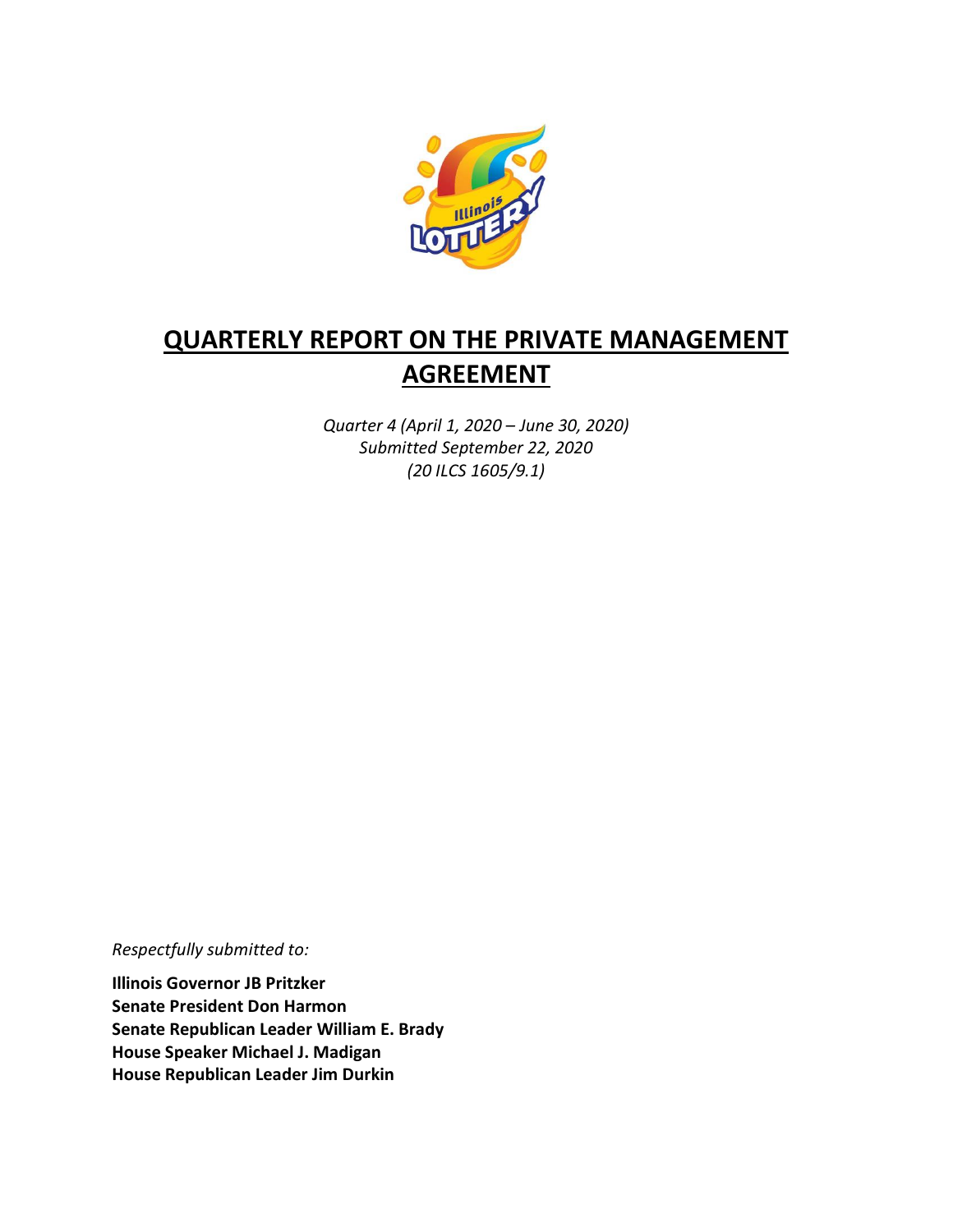#### **The Illinois Lottery – Private Management Current Status**

Quarter 4 began immediately following the shelter-in-place order issued by the Governor due to the COVID-19 pandemic to close quarter 3. Camelot revised and resubmitted the modified FY20 Business Plan ("Plan') the Department requested in quarter 2 that was pending approval in quarter 3. The revised Plan attempted to address the performance issues experienced thru the first three quarters of the year as well as the uncertainty caused by the COVID-19 pandemic. The uncertainty was reflected in new targets for operating revenue and income in the Plan being conservatively set at \$2.610 billion and \$618 million respectively. These new targets were less than Camelot's original FY20 business plan by 20.8% for revenue and 22.3% for operating income.

During the first 6 weeks of the stay at home order, the Department saw depressed sales due to the COVID-19 pandemic. Average weekly sales were approximately \$6 million less than the first 37 weeks of the year. However, average weekly sales for the last 9 weeks of the fiscal year outperformed the first 37 weeks by approximately \$9 million. This late year performance all but negated the initial depressed sales that were experienced during the first 6 weeks of the shelter-in-place order. The performance enabled the Department to end FY20 with an estimated operating revenue of \$2.848 billion and an estimated operating income of \$696 million, which is 9.1% and 12.6% above Camelot's FY20 Modified Plan targets. Although Camelot achieved their FY20 Modified Plan targets for operating revenue and operating income, the minimum net income target (operating income) of \$744 million per the private management agreement was not met.

The Department estimates that it will transfer a total of \$689 million to the Common School Fund, which is approximately \$57 million less (~7.6%) than the FY20 Common School Fund obligation. At this time, the Department is currently closing out FY20 and final numbers for operating revenue and operating income may differ from what is stated here.

The Department expects the uncertainty brought on by the pandemic to have a financial and operational impact on the Department for some time. The Department and Camelot will continue to monitor the situation and make the appropriate adjustments to sustain and grow the business. Camelot's final Updated Annual FY21 Business Plan was submitted to the Department on Sept 3<sup>rd</sup>, which is currently under review.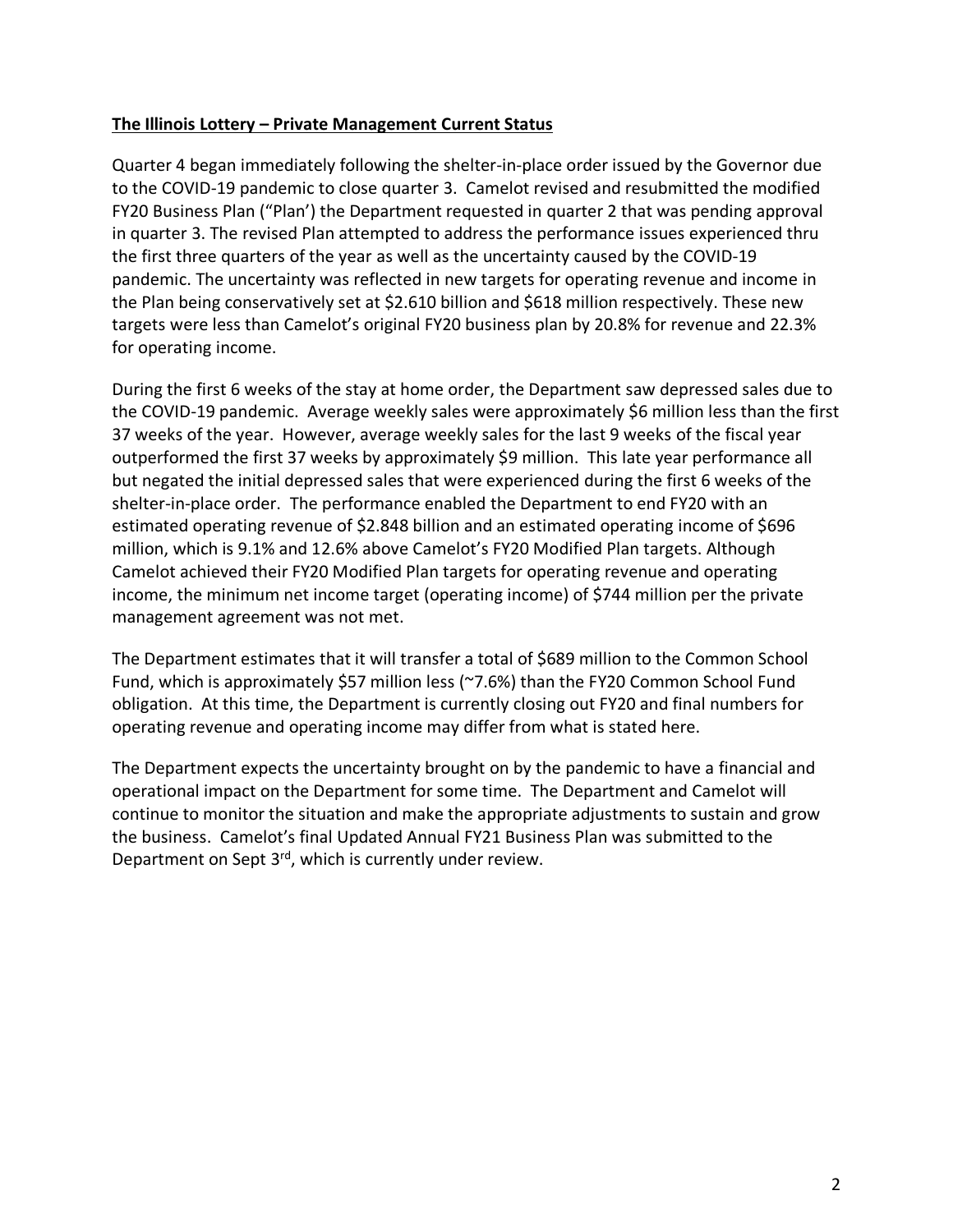## **Overall Sales and Transfers to Good Causes**

| <b>FY20</b>    | <b>Operating</b><br>Revenue | <b>Transfers to</b><br><b>Common School</b><br><b>Fund</b> | <b>Transfers to</b><br>Capital<br><b>Projects Fund</b> | <b>Transfers to</b><br><b>Special Causes</b> |
|----------------|-----------------------------|------------------------------------------------------------|--------------------------------------------------------|----------------------------------------------|
| Q1             | \$672.9 million             | \$159.4 million                                            | $$18.5$ million*                                       | \$0.63 million                               |
| Q <sub>2</sub> | \$686.8 million             | \$156.3 million                                            |                                                        | \$2.25 million                               |
| Q <sub>3</sub> | \$692.7 million             | \$144.6 million                                            |                                                        | \$2.47 million                               |
| Q4             | \$796.1 million             | \$229.2 million                                            |                                                        | \$1.32 million                               |
| Total          | \$2,847.5 billion           | \$689.5 million**                                          | \$18.5 million                                         | \$6.67 million                               |

Below are the FY20 Q4 sales and transfers to good causes:

\*-Transfer made in FY20 Q1 after true-up of FY19

\*\*-Transfers to the Common School Fund (CSF) are made based upon net income available to transfer. The Department has yet to finalize FY20

### **Specialty Cause Detail**

| <b>Specialty Ticket Cause</b>  | <b>FY20 Transfers thru Q4</b> |  |
|--------------------------------|-------------------------------|--|
| Veterans                       | \$1,413,339                   |  |
| Ticket for the Cure            | \$413,351                     |  |
| The MS Project                 | \$357,104                     |  |
| Red Ribbon Cash                | \$526,979                     |  |
| <b>Special Olympics</b>        | \$1,520,707                   |  |
| Police Memorials               | \$1,256,247                   |  |
| <b>Homelessness Prevention</b> | \$1,183,684                   |  |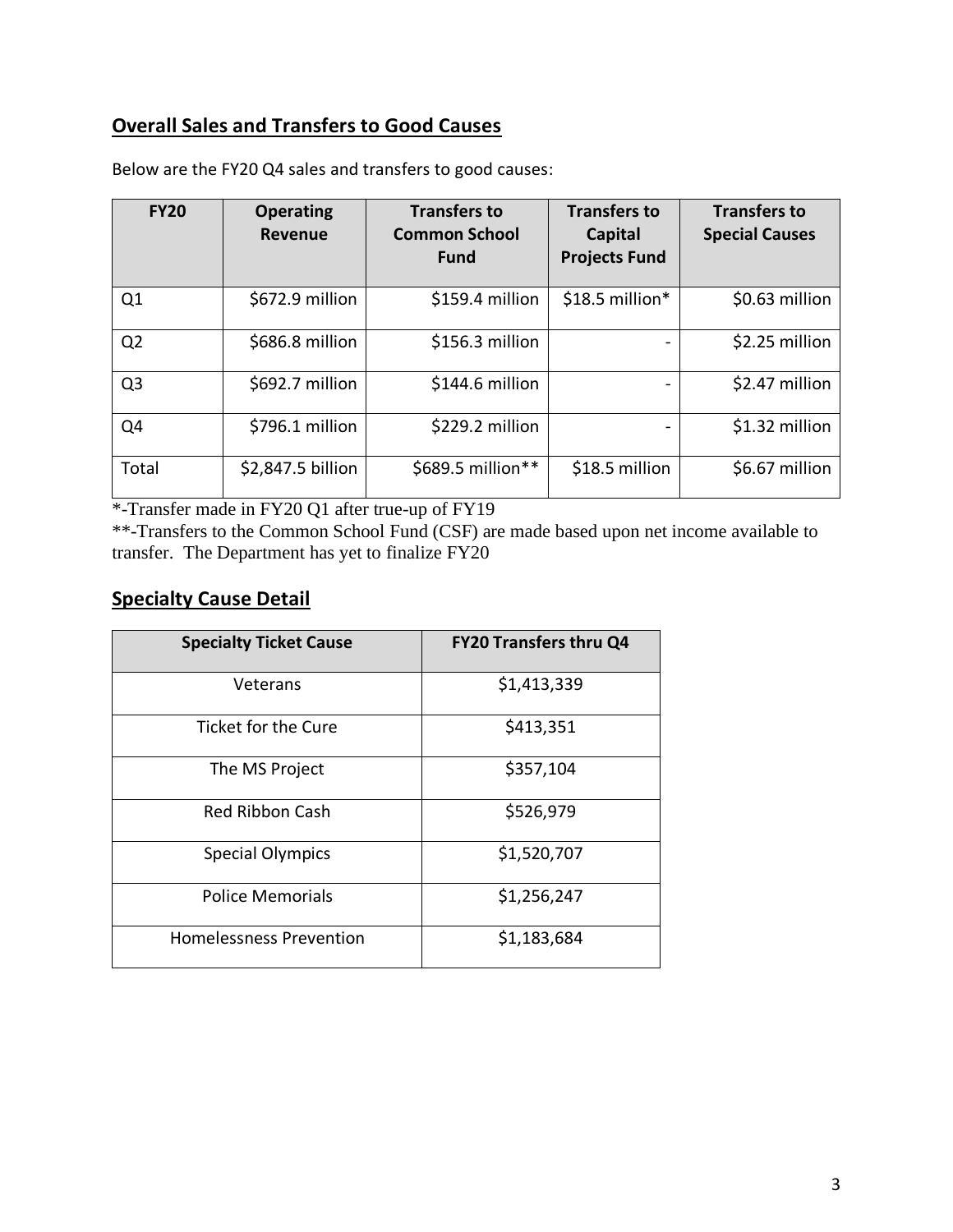## **iLottery Program**

PA 98-499 authorized the Lottery to sell Lotto, Mega Millions, and Powerball tickets on the internet, through a 48-month pilot program that began in January 2014. In June 2016, the Illinois Legislature removed the "pilot" designation from the iLottery program and included a sunset of July 1, 2017. That sunset date was extended to July 1, 2018. The sunset date was again extended by a year – to July 1, 2019 – under PA 100-0587. HB 3661 passed the Legislature in Spring 2019 and was signed by Gov. JB Pritzker on June 28, 2019. The bill extends the iLottery program by three years - through 2022 - and allows the Lottery to offer Lucky Day Lotto, Pick 3, and Pick 4 through the internet program without a subscription.

| <b>FY20</b>    | <b>Internet Sales</b> | <b>Subscription Sales</b> | <b>Total iLottery Sales</b> |
|----------------|-----------------------|---------------------------|-----------------------------|
| Q1             | \$8,526,940           | \$4,129,433               | \$12,656,373                |
| Q <sub>2</sub> | \$14,246,420          | \$3,092,374               | \$17,338,794                |
| Q3             | \$17,851,203          | \$3,120,842               | \$20,972,045                |
| Q4             | \$31,611,834          | \$3,645,372               | \$35,257,207                |
| Total          | \$72,236,397          | \$13,988,021              | \$86,224,419                |

## **Responsible Gaming**

In Q4, the Illinois Lottery focused its efforts on reviewing policies and procedures to support its responsible gaming program. The Marketing Code of Conduct was clarified to ensure that the Lottery was able to use relevant and appropriate imagery when communicating the impact of lottery funding on educational and good causes. Additionally, two policies and procedures were modified to more formally document responsible gaming expectations and to outline how all instant and draw based games will be rated prior to release to the consumer. The newly created policies are:

**Responsible Gaming Policy:** The purpose of this policy is to highlight both the obligations and commitments of the Lottery to conduct its business in a socially responsible manner by promoting a heathy approach to gambling by players and, when required, supporting those who may experience difficulties with their gambling. The policy has four main objectives:

- Protecting vulnerable groups, including minors under the age of 18 and individuals that demonstrate problem gambling behaviors;
- Promoting responsible gambling and positive play by educating players about gambling and how to manage risks;
- Supporting players who seek information and assistance by limiting their gambling activities; and